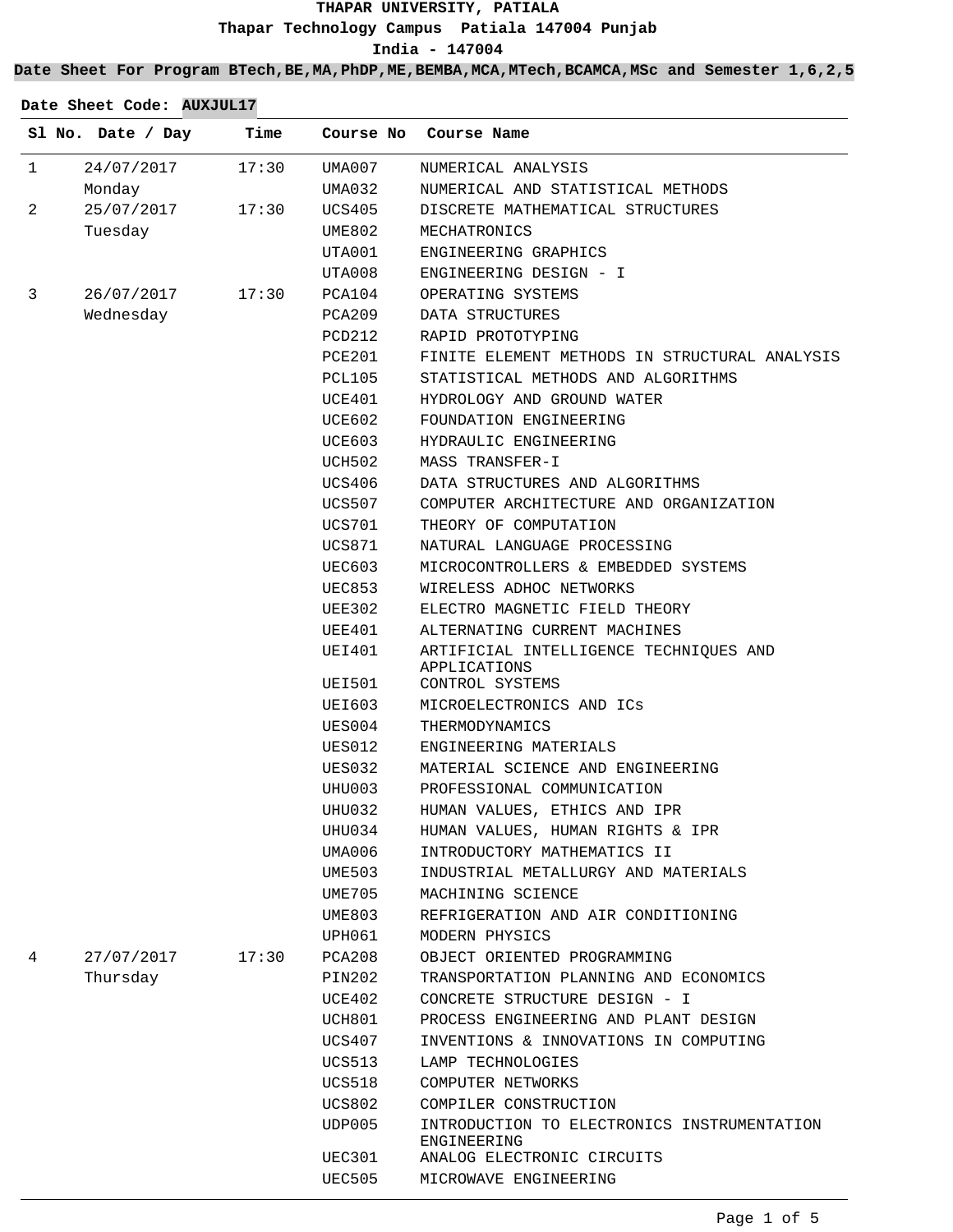## **THAPAR UNIVERSITY, PATIALA Thapar Technology Campus Patiala 147004 Punjab**

**India - 147004**

**Date Sheet For Program BTech,BE,MA,PhDP,ME,BEMBA,MCA,MTech,BCAMCA,MSc and Semester 1,6,2,5**

| 4<br>27/07/2017<br>17:30<br>UEC604<br>MODERN CONTROL THEORY<br>Thursday<br>ADVANCED SOLID STATE DEVICES<br>UEC801<br>NETWORK ANALYSIS AND SYNTHESIS<br>UEE503<br>ELECTRIC DRIVES<br>UEE801<br>UEI602<br>MICROCONTROLLERS AND APPLICATIONS<br>UHU033<br>TOTAL QUALITY MANAGEMENT<br>APPLIED THERMODYNAMICS<br>UME501<br>UME502<br>AUTOMOBILE ENGINEERING<br>UME601<br>INDUSTRIAL AUTOMATION<br>FLUID MACHINERY<br>UME703<br>MANUFACTURING PROCESSES<br>UTA002<br>28/07/2017<br>CHEMICAL REACTION ENGINEERING-II<br>5<br>17:30<br>UCH601<br>Friday<br>PRINCIPLES OF PROGRAMMING LANGUAGES<br>UCS404<br><b>UCS501</b><br>ALGORITHM ANALYSIS & DESIGN<br>UEC501<br>DIGITAL COMMUNICATION SYSTEMS<br>SOLID MECHANICS<br>UES002<br>SOLIDS AND STRUCTURES<br>UES010<br>ENGINEERING ECONOMICS<br>UHU081<br>ADVANCED MANUFACTURING PROCESSES<br>UIE408<br>UME407<br>INSPECTION AND QUALITY CONTROL<br>UME704<br>HEAT AND MASS TRANSFER<br>MECHANICAL VIBRATIONS<br>UME706<br>UML602<br>NATURAL LANGUAGE PROCESSING | Course Name | Course No | Time | Sl No. Date / Day |  |
|-----------------------------------------------------------------------------------------------------------------------------------------------------------------------------------------------------------------------------------------------------------------------------------------------------------------------------------------------------------------------------------------------------------------------------------------------------------------------------------------------------------------------------------------------------------------------------------------------------------------------------------------------------------------------------------------------------------------------------------------------------------------------------------------------------------------------------------------------------------------------------------------------------------------------------------------------------------------------------------------------------------|-------------|-----------|------|-------------------|--|
|                                                                                                                                                                                                                                                                                                                                                                                                                                                                                                                                                                                                                                                                                                                                                                                                                                                                                                                                                                                                           |             |           |      |                   |  |
|                                                                                                                                                                                                                                                                                                                                                                                                                                                                                                                                                                                                                                                                                                                                                                                                                                                                                                                                                                                                           |             |           |      |                   |  |
|                                                                                                                                                                                                                                                                                                                                                                                                                                                                                                                                                                                                                                                                                                                                                                                                                                                                                                                                                                                                           |             |           |      |                   |  |
|                                                                                                                                                                                                                                                                                                                                                                                                                                                                                                                                                                                                                                                                                                                                                                                                                                                                                                                                                                                                           |             |           |      |                   |  |
|                                                                                                                                                                                                                                                                                                                                                                                                                                                                                                                                                                                                                                                                                                                                                                                                                                                                                                                                                                                                           |             |           |      |                   |  |
|                                                                                                                                                                                                                                                                                                                                                                                                                                                                                                                                                                                                                                                                                                                                                                                                                                                                                                                                                                                                           |             |           |      |                   |  |
|                                                                                                                                                                                                                                                                                                                                                                                                                                                                                                                                                                                                                                                                                                                                                                                                                                                                                                                                                                                                           |             |           |      |                   |  |
|                                                                                                                                                                                                                                                                                                                                                                                                                                                                                                                                                                                                                                                                                                                                                                                                                                                                                                                                                                                                           |             |           |      |                   |  |
|                                                                                                                                                                                                                                                                                                                                                                                                                                                                                                                                                                                                                                                                                                                                                                                                                                                                                                                                                                                                           |             |           |      |                   |  |
|                                                                                                                                                                                                                                                                                                                                                                                                                                                                                                                                                                                                                                                                                                                                                                                                                                                                                                                                                                                                           |             |           |      |                   |  |
|                                                                                                                                                                                                                                                                                                                                                                                                                                                                                                                                                                                                                                                                                                                                                                                                                                                                                                                                                                                                           |             |           |      |                   |  |
|                                                                                                                                                                                                                                                                                                                                                                                                                                                                                                                                                                                                                                                                                                                                                                                                                                                                                                                                                                                                           |             |           |      |                   |  |
|                                                                                                                                                                                                                                                                                                                                                                                                                                                                                                                                                                                                                                                                                                                                                                                                                                                                                                                                                                                                           |             |           |      |                   |  |
|                                                                                                                                                                                                                                                                                                                                                                                                                                                                                                                                                                                                                                                                                                                                                                                                                                                                                                                                                                                                           |             |           |      |                   |  |
|                                                                                                                                                                                                                                                                                                                                                                                                                                                                                                                                                                                                                                                                                                                                                                                                                                                                                                                                                                                                           |             |           |      |                   |  |
|                                                                                                                                                                                                                                                                                                                                                                                                                                                                                                                                                                                                                                                                                                                                                                                                                                                                                                                                                                                                           |             |           |      |                   |  |
|                                                                                                                                                                                                                                                                                                                                                                                                                                                                                                                                                                                                                                                                                                                                                                                                                                                                                                                                                                                                           |             |           |      |                   |  |
|                                                                                                                                                                                                                                                                                                                                                                                                                                                                                                                                                                                                                                                                                                                                                                                                                                                                                                                                                                                                           |             |           |      |                   |  |
|                                                                                                                                                                                                                                                                                                                                                                                                                                                                                                                                                                                                                                                                                                                                                                                                                                                                                                                                                                                                           |             |           |      |                   |  |
|                                                                                                                                                                                                                                                                                                                                                                                                                                                                                                                                                                                                                                                                                                                                                                                                                                                                                                                                                                                                           |             |           |      |                   |  |
|                                                                                                                                                                                                                                                                                                                                                                                                                                                                                                                                                                                                                                                                                                                                                                                                                                                                                                                                                                                                           |             |           |      |                   |  |
|                                                                                                                                                                                                                                                                                                                                                                                                                                                                                                                                                                                                                                                                                                                                                                                                                                                                                                                                                                                                           |             |           |      |                   |  |
|                                                                                                                                                                                                                                                                                                                                                                                                                                                                                                                                                                                                                                                                                                                                                                                                                                                                                                                                                                                                           |             |           |      |                   |  |
| 29/07/2017<br>17:30<br>6<br>PCA106<br>PROGRAMMING IN C                                                                                                                                                                                                                                                                                                                                                                                                                                                                                                                                                                                                                                                                                                                                                                                                                                                                                                                                                    |             |           |      |                   |  |
| Saturday<br>PIN103<br>REMOTE SENSING AND GIS                                                                                                                                                                                                                                                                                                                                                                                                                                                                                                                                                                                                                                                                                                                                                                                                                                                                                                                                                              |             |           |      |                   |  |
| IRRIGATION ENGINEERING<br>UCE803                                                                                                                                                                                                                                                                                                                                                                                                                                                                                                                                                                                                                                                                                                                                                                                                                                                                                                                                                                          |             |           |      |                   |  |
| OPERATING SYSTEMS<br>UCS303                                                                                                                                                                                                                                                                                                                                                                                                                                                                                                                                                                                                                                                                                                                                                                                                                                                                                                                                                                               |             |           |      |                   |  |
| COMPUTER SYSTEM ARCHITECTURE<br>UCS401                                                                                                                                                                                                                                                                                                                                                                                                                                                                                                                                                                                                                                                                                                                                                                                                                                                                                                                                                                    |             |           |      |                   |  |
| UCS505<br>COMPUTER GRAPHICS                                                                                                                                                                                                                                                                                                                                                                                                                                                                                                                                                                                                                                                                                                                                                                                                                                                                                                                                                                               |             |           |      |                   |  |
| <b>UCS604</b><br>DATA STRUCTURES & ANALYSIS                                                                                                                                                                                                                                                                                                                                                                                                                                                                                                                                                                                                                                                                                                                                                                                                                                                                                                                                                               |             |           |      |                   |  |
| UEC307<br>ELECTROMAGNETIC FIELD THEORY AND TRANSMISSION<br>LINES                                                                                                                                                                                                                                                                                                                                                                                                                                                                                                                                                                                                                                                                                                                                                                                                                                                                                                                                          |             |           |      |                   |  |
| UEC502<br>DIGITAL SIGNAL PROCESSING                                                                                                                                                                                                                                                                                                                                                                                                                                                                                                                                                                                                                                                                                                                                                                                                                                                                                                                                                                       |             |           |      |                   |  |
| UHU005<br>HUMANITIES FOR ENGINEERS                                                                                                                                                                                                                                                                                                                                                                                                                                                                                                                                                                                                                                                                                                                                                                                                                                                                                                                                                                        |             |           |      |                   |  |
| UHU031<br>ORGANIZATIONAL BEHAVIOUR                                                                                                                                                                                                                                                                                                                                                                                                                                                                                                                                                                                                                                                                                                                                                                                                                                                                                                                                                                        |             |           |      |                   |  |
| KINEMATICS OF MACHINES<br>UME302                                                                                                                                                                                                                                                                                                                                                                                                                                                                                                                                                                                                                                                                                                                                                                                                                                                                                                                                                                          |             |           |      |                   |  |
| UME404<br>MECHANICS OF DEFORMABLE BODIES                                                                                                                                                                                                                                                                                                                                                                                                                                                                                                                                                                                                                                                                                                                                                                                                                                                                                                                                                                  |             |           |      |                   |  |
| UME838<br>PRINCIPLES OF ROBOTICS ENGINEERING                                                                                                                                                                                                                                                                                                                                                                                                                                                                                                                                                                                                                                                                                                                                                                                                                                                                                                                                                              |             |           |      |                   |  |
| USE501<br>SOFTWARE DESIGN AND CONSTRUCTION                                                                                                                                                                                                                                                                                                                                                                                                                                                                                                                                                                                                                                                                                                                                                                                                                                                                                                                                                                |             |           |      |                   |  |
| UTA003<br>COMPUTER PROGRAMMING                                                                                                                                                                                                                                                                                                                                                                                                                                                                                                                                                                                                                                                                                                                                                                                                                                                                                                                                                                            |             |           |      |                   |  |
| UTA007<br>COMPUTER PROGRAMMING - I                                                                                                                                                                                                                                                                                                                                                                                                                                                                                                                                                                                                                                                                                                                                                                                                                                                                                                                                                                        |             |           |      |                   |  |
| 7<br>31/07/2017<br>17:30<br>UCE802<br>EARTHOUAKE RESISTANT DESIGN                                                                                                                                                                                                                                                                                                                                                                                                                                                                                                                                                                                                                                                                                                                                                                                                                                                                                                                                         |             |           |      |                   |  |
| ANALYSIS AND DESIGN OF INFORMATION SYSTEMS<br>Monday<br>UCS403                                                                                                                                                                                                                                                                                                                                                                                                                                                                                                                                                                                                                                                                                                                                                                                                                                                                                                                                            |             |           |      |                   |  |
| MICROELECTRONICS - IC DESIGN AND FAB<br>UEC506                                                                                                                                                                                                                                                                                                                                                                                                                                                                                                                                                                                                                                                                                                                                                                                                                                                                                                                                                            |             |           |      |                   |  |
| UEE712<br>ELECTRICAL ENGINEERING MATERIALS                                                                                                                                                                                                                                                                                                                                                                                                                                                                                                                                                                                                                                                                                                                                                                                                                                                                                                                                                                |             |           |      |                   |  |
| ENGINEERING THERMODYNAMICS<br>UES008                                                                                                                                                                                                                                                                                                                                                                                                                                                                                                                                                                                                                                                                                                                                                                                                                                                                                                                                                                      |             |           |      |                   |  |
| UES009<br>MECHANICS                                                                                                                                                                                                                                                                                                                                                                                                                                                                                                                                                                                                                                                                                                                                                                                                                                                                                                                                                                                       |             |           |      |                   |  |
| UES031<br>FLUID MECHANICS                                                                                                                                                                                                                                                                                                                                                                                                                                                                                                                                                                                                                                                                                                                                                                                                                                                                                                                                                                                 |             |           |      |                   |  |
| UME403<br>ENGINEERING METROLOGY                                                                                                                                                                                                                                                                                                                                                                                                                                                                                                                                                                                                                                                                                                                                                                                                                                                                                                                                                                           |             |           |      |                   |  |
| UTA005<br>INTERNET AND JAVA PROGRAMMING                                                                                                                                                                                                                                                                                                                                                                                                                                                                                                                                                                                                                                                                                                                                                                                                                                                                                                                                                                   |             |           |      |                   |  |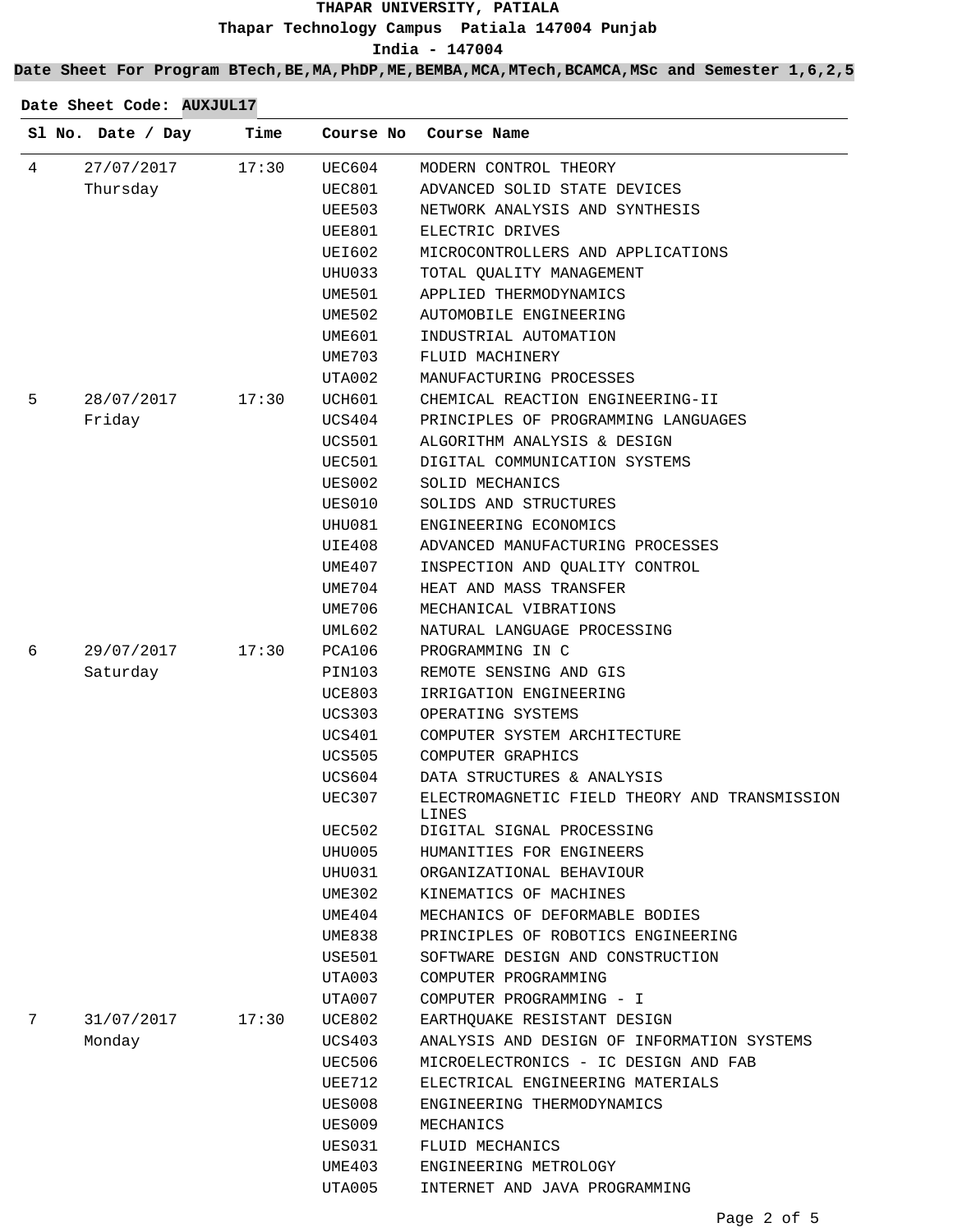# **THAPAR UNIVERSITY, PATIALA Thapar Technology Campus Patiala 147004 Punjab**

**India - 147004**

**Date Sheet For Program BTech,BE,MA,PhDP,ME,BEMBA,MCA,MTech,BCAMCA,MSc and Semester 1,6,2,5**

|    | Sl No. Date / Day | Time  | Course No     | Course Name                                  |
|----|-------------------|-------|---------------|----------------------------------------------|
| 8  | 01/08/2017        | 17:30 | PEC101        | DISCRETE TIME SIGNAL PROCESSING              |
|    | Tuesday           |       | UCE505        | TRANSPORTATION ENGINEERING - I               |
|    |                   |       | UCS402        | COMPUTER NETWORKS                            |
|    |                   |       | UEE711        | ALTERNATE SOURCES OF ENERGY                  |
|    |                   |       | UEN001        | ENVIRONMENTAL STUDIES                        |
|    |                   |       | UEN002        | ENERGY AND ENVIRONMENT                       |
|    |                   |       | UEN003        | ENVIRONMENTAL STUDIES                        |
|    |                   |       | UMA002        | MATHEMATICS - II                             |
|    |                   |       | UMA004        | MATHEMATICS - II                             |
| 9  | 02/08/2017        | 17:30 | UCB005        | ORGANIC CHEMISTRY                            |
|    | Wednesday         |       | UCE502        | WATER SUPPLY ENGINEERING                     |
|    |                   |       | UCE801        | STEEL STRUCTURE DESIGN - II                  |
|    |                   |       | UCH501        | CHEMICAL REACTION ENGINEERING-I              |
|    |                   |       | UCS641        | CLOUD COMPUTING                              |
|    |                   |       | UEC001        | ELECTRONIC ENGINEERING                       |
|    |                   |       | UEC303        | ELECTRONICS ENGINEERING                      |
|    |                   |       | UEC504        | MICROPROCESSORS                              |
|    |                   |       | UEI503        | DIGITAL SIGNAL PROCESSING AND APPLICATIONS   |
|    |                   |       | UEI504        | MICROPROCESSORS AND APPLICATIONS             |
|    |                   |       | UME504        | MACHINE DESIGN                               |
|    |                   |       | UME508        | MACHINE DESIGN                               |
| 10 | 03/08/2017        | 17:30 | PBT206        | MICROBIAL TECHNOLOGY                         |
|    | Thursday          |       | PCA409        | BIG DATA ANALYTICS AND BUSINESS INTELLIGENCE |
|    |                   |       | PCE204        | STRUCTURAL DYNAMICS                          |
|    |                   |       | <b>PCY203</b> | ORGANIC REACTION MECHANISMS                  |
|    |                   |       | PIM201        | CALCULUS AND GEOMETRY                        |
|    |                   |       | PIN113        | DESIGN OF WATER SUPPLY AND SEWERAGE SYSTEMS  |
|    |                   |       | <b>PIS205</b> | NETWORK SECURITY AND ETHICAL HACKING         |
|    |                   |       | PMC103        | COMPLEX ANALYSIS                             |
|    |                   |       | PMC209        | NUMERICAL ANALYSIS                           |
|    |                   |       | PPI201        | ADVANCED MANUFACTURING PROCESSES             |
|    |                   |       | <b>UBT301</b> | MICROBIOLOGY                                 |
|    |                   |       | UCE302        | ARCHITECTURE AND BUILDING DRAWINGS           |
|    |                   |       | UCE403        | SURVEYING                                    |
|    |                   |       | UCE503        | ADVANCED STRUCTURAL ANALYSIS                 |
|    |                   |       | UCE604        | CONCRETE STRUCTURE DESIGN - II               |
|    |                   |       | UCH401        | FLUID AND PARTICLE MECHANICS                 |
|    |                   |       | UCH505        | PROCESS EQUIPMENT DESIGN-I                   |
|    |                   |       | UCS502        | DATA BASE MANAGEMENT SYSTEMS                 |
|    |                   |       | UCS614        | EMBEDDED SYSTEMS DESIGN                      |
|    |                   |       | UCS631        | GPU COMPUTING                                |
|    |                   |       | UCS872        | NETWORK SECURITY AND CRYPTOGRAPHY            |
|    |                   |       | UDP004        | INTRODUCTION TO ELECTRICAL ENGINEERING       |
|    |                   |       | UEC309        | MICROPROCESSORS                              |
|    |                   |       | UEC402        | COMPUTER ARCHITECTURE                        |
|    |                   |       | UEC507        | MICROPROCESSORS AND MICROCONTROLLERS         |
|    |                   |       | UEC509        | COMPUTER ARCHITECTURE                        |
|    |                   |       | UEC601        | ANTENNA THEORY AND WAVE PROPAGATION          |
|    |                   |       | UEC803        | RADAR, SATELLITE AND NAVIGATIONAL AIDS       |
|    |                   |       |               |                                              |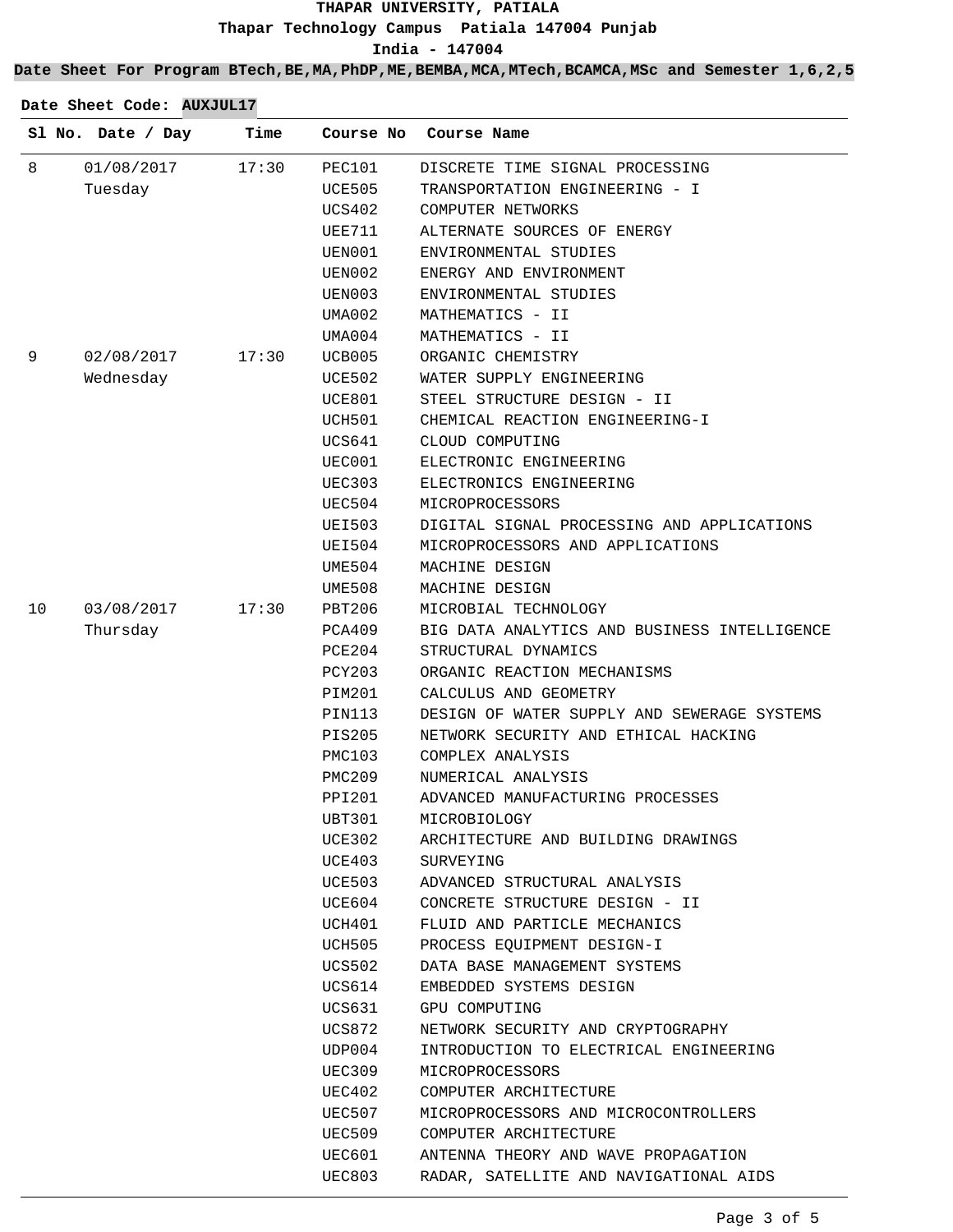### **THAPAR UNIVERSITY, PATIALA Thapar Technology Campus Patiala 147004 Punjab India - 147004**

**Date Sheet For Program BTech,BE,MA,PhDP,ME,BEMBA,MCA,MTech,BCAMCA,MSc and Semester 1,6,2,5**

|    | Sl No. Date / Day | Time  | Course No     | Course Name                                        |
|----|-------------------|-------|---------------|----------------------------------------------------|
| 10 | 03/08/2017        | 17:30 | <b>UEE201</b> | ELECTRICAL MACHINES                                |
|    | Thursday          |       | <b>UEE502</b> | HIGH VOLTAGE ENGINEERING                           |
|    |                   |       | <b>UEE522</b> | ENERGY AUDITING AND MANAGEMENT                     |
|    |                   |       | <b>UEI201</b> | ANALOG ELECTRONIC DEVICES AND CIRCUITS             |
|    |                   |       | UEI303        | TECHNIQUES ON SIGNALS AND SYSTEMS                  |
|    |                   |       | UEI403        | ELECTRICAL AND ELECTRONIC MEASUREMENTS             |
|    |                   |       | <b>UEI505</b> | SIGNAL CONDITIONING AND DATA ACQUISITION<br>SYSTEM |
|    |                   |       | UEI604        | PROCESS DYNAMICS AND CONTROL                       |
|    |                   |       | UEI841        | ADVANCED CONTROL SYSTEMS                           |
|    |                   |       | UES011        | THERMO-FLUIDS                                      |
|    |                   |       | UMA065        | GRAPH THEORY AND APPLICATIONS                      |
|    |                   |       | UME505        | MANUFACTURING TECHNOLOGY                           |
|    |                   |       | UME507        | INDUSTRIAL ENGINEERING                             |
|    |                   |       | UME510        | INDUSTRIAL AUTOMATION                              |
|    |                   |       | <b>UME702</b> | COMPUTER AIDED MANUFACTURING                       |
|    |                   |       | UME836        | OPERATIONS MANAGEMENT                              |
|    |                   |       | UMT302        | MECHATRONICS MEASUREMENT SYSTEM                    |
|    |                   |       | <b>UPH201</b> | ADVANCED ENGINEERING PHYSICS                       |
|    |                   |       | UTA009        | COMPUTER PROGRAMMING - II                          |
| 11 | 04/08/2017        | 17:30 | UCE701        | GROUND IMPROVEMENT                                 |
|    | Friday            |       | UCS633        | DATA ANALYTICS & VISUALIZATION                     |
|    |                   |       | <b>UEC403</b> | CIRCUIT ANALYSIS AND SYNTHESIS                     |
|    |                   |       | UEE001        | ELECTRICAL ENGINEERING                             |
|    |                   |       | UEE605        | POWER SYSTEM ANALYSIS AND STABILITY                |
|    |                   |       | UES001        | ELECTRICAL AND ELECTRONICS SCIENCE                 |
| 12 | 05/08/2017        | 17:30 | PBT207        | BIOSTATISTICS AND COMPUTATIONAL BIOLOGY            |
|    | Saturday          |       | UCE504        | STEEL STRUCTURE DESIGN - I                         |
|    |                   |       | UCE836        | ADVANCED CONSTRUCTION MATERIALS                    |
|    |                   |       | UCH301        | MATERIAL AND ENERGY BALANCES                       |
|    |                   |       | UEE504        | POWER ELECTRONICS                                  |
|    |                   |       | UMA001        | MATHEMATICS - I                                    |
|    |                   |       | UMA003        | MATHEMATICS - I                                    |
| 13 | 07/08/2017        | 17:30 | DMC007        | RESEARCH METHODOLOGY                               |
|    | Monday            |       | PBT204        | GENETIC AND METABOLIC ENGINEERING                  |
|    |                   |       | PBT209        | FOOD PROCESSING                                    |
|    |                   |       | PCA404        | DESIGN AND ANALYSIS OF ALGORITHMS                  |
|    |                   |       | PCA408        | MOBILE APPLICATION DEVELOPMENT                     |
|    |                   |       | PCA410        | ARTIFICIAL INTELLIGENCE                            |
|    |                   |       | PCE211        | ADVANCED BRIDGE DESIGN                             |
|    |                   |       | PCS233        | DATA MINING AND KNOWLEDGE MANAGEMENT               |
|    |                   |       | PCY202        | COORDINATION CHEMISTRY                             |
|    |                   |       | <b>PEC216</b> | ADVANCED COMPUTER NETWORKS AND PROTOCOLS           |
|    |                   |       | PEE322        | HVAC AND HVDC TRANSMISSION SYSTEMS                 |
|    |                   |       | PES225        | ENVIRONMENTAL LEGISLATION AND IMPACT<br>ASSESSMENT |
|    |                   |       | PES241        | ENVIRONMENTAL HYDRAULICS AND HYDROLOGY             |
|    |                   |       | PMC210        | DATA STRUCTURES AND ALGORITHMS                     |
|    |                   |       | PMC304        | MECHANICS                                          |
|    |                   |       | PMC426        | NUMBER THEORY AND CRYPTOGRAPHY                     |